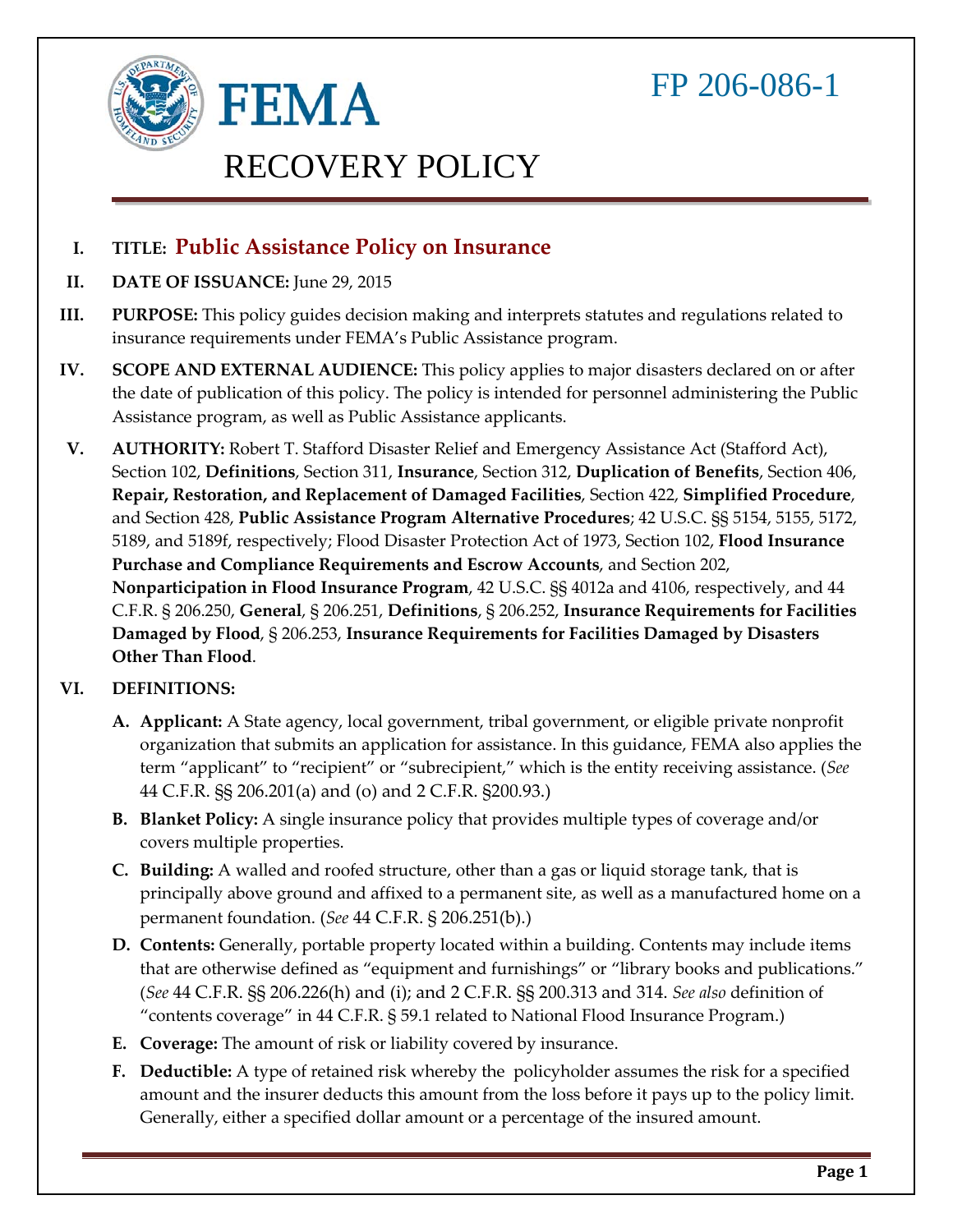- **G. Equipment:** Tangible personal property having a useful life of more than one year and an acquisition cost of \$5,000 or more per unit. (*See* 2 C.F.R. § 200.33.)
- **H. Facility:** Any publicly or privately owned building, works, system, or equipment, built or manufactured, or an improved and maintained natural feature, (44 C.F.R. § 206.201(c)), and used synonymously in this policy with "property."
- **I. Hazard:** For the purpose of this policy, FEMA uses the term "hazard" as a synonym for peril, meaning the cause of the loss.
- premium to the insurer, and in return the insurer agrees to reimburse the insured for covered losses to a property or properties if the losses are caused by designated hazards or perils.  Insurance may also generally refer to this system of risk transfer. **J. Insurance:** Risk transfer from the insured to an insurer, where the insured agrees to pay a
- **K. Insurance Pools:** Two or more entities which agree to share their risks under a contractual agreement. A pool is not under the control of a single pool member and is governed by a board or similar organizational entity comprised of participating members.
- amended, and applicable Federal regulations promulgated in 44 C.F.R., Subchapter B (Parts 50- **L. National Flood Insurance Program (NFIP):** The program of flood insurance coverage and floodplain management administered under the National Flood Insurance Act of 1968, as 149).
- **M. Policy Limit:** The maximum amount provided for a type of loss under an insurance policy.
- accountable for the use of funds provided. Generally, the recipient refers to the government of the State where the President declares a major disaster. However, the term may also refer to an subawards to applicants. (2 C.F.R. §§ 200.74 and 200.86, and 44 C.F.R. § 206.201(e).) **N. Recipient:** The recipient is the government to which FEMA awards a grant. The recipient is Indian Tribal government when the Chief Executive requests the declaration or when it chooses to act as recipient. The recipient is also considered a "pass-through entity" if it provides
- non-insurance, "rainy-day funds," or other forms of risk retention through evidence of fixed **O. Self-Insurance Plan:** A formal means to manage risk through dedicated self-funding rather than through commercially available insurance. FEMA distinguishes a self-insurance plan from contributions and a formalized plan or system to pay losses as they occur.
- **P. Self-Insured Retention:** A type of retained risk whereby the policyholder retains an amount of loss before an additional layer (or layers) of coverage become available. With a self-insured Upon meeting the threshold, the insurer offering the additional layer(s) (i.e., the excess insurer) assumes liability. FEMA does not consider self-insured retentions to constitute self-insurance retention, the insured retains responsibility for paying covered claims up to a set threshold. plans.
- **Q. Special Flood Hazard Area (SFHA):** An area identified by FEMA as having special flood, mudflow, or flood-related erosion hazards. (*See* 44 C.F.R. § 59.1.)
- Administrator pursuant to Federal statutes and regulations. (*See* 44 C.F.R. § 59.1.) **R. Standard Flood Insurance Policy (SFIP):** The flood insurance policy issued by the Federal Insurance Administrator or an insurer pursuant to an arrangement with the Federal Insurance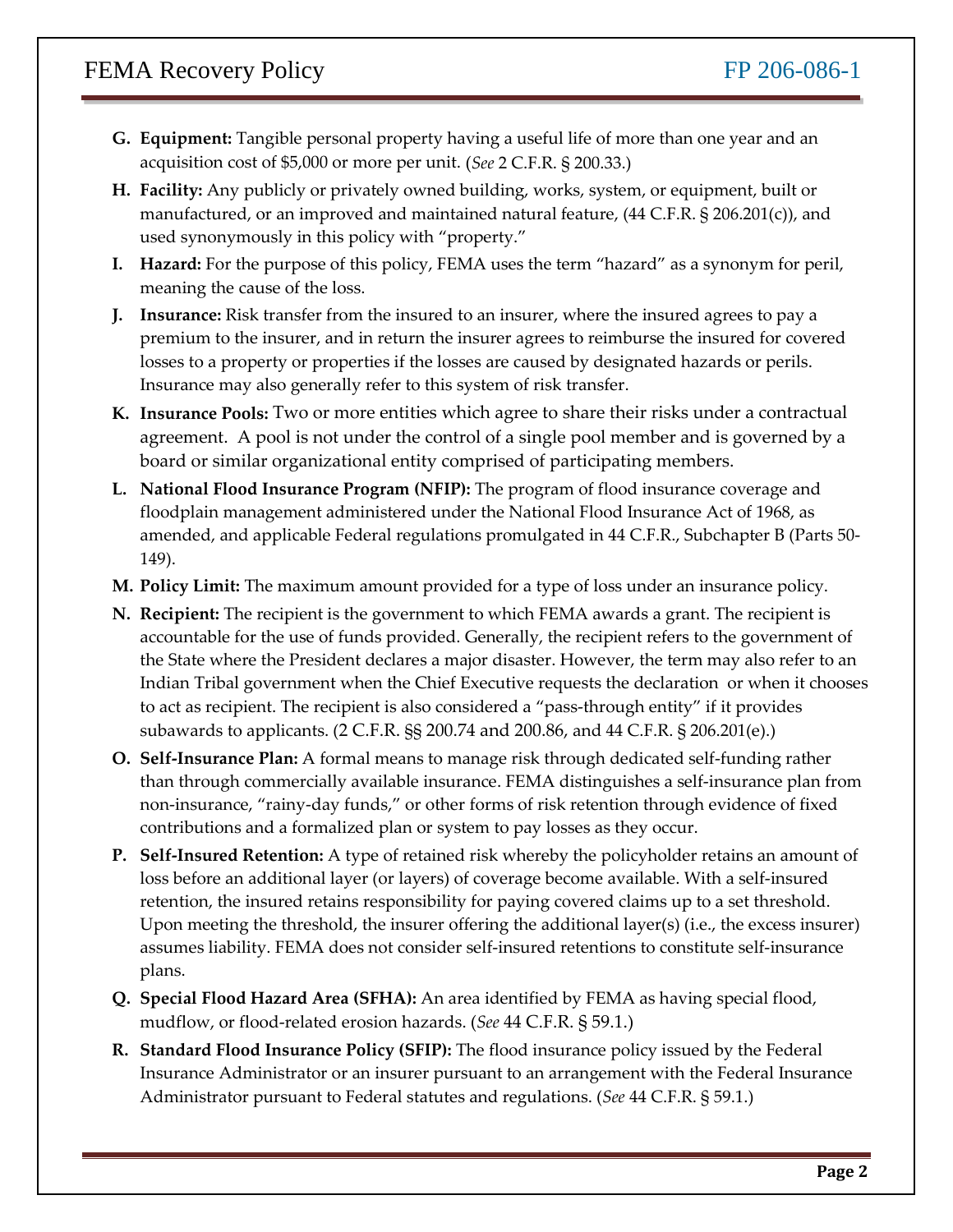- **S. State Insurance Commissioner:** A state official designated with regulating and overseeing the business of insurance within their state. May also be referred to by another title.
- **T. Temporary Facility:** A facility that houses an essential community service while the facility where the essential service is normally performed is repaired, restored, or replaced.
- **U. Vehicle:** For the purpose of this policy, FEMA uses the term "vehicle" to mean a mechanized device used for carrying passengers, goods, or equipment.

#### **VII. POLICY:**

#### **PART 1: Insurance Requirements Relating to Repair, Restoration, and Replacement of Damaged Facilities (Section 311 of the Stafford Act)**

- assistance for permanent work to replace, restore, repair, reconstruct, or construct a facility, the **A. The Requirement to Obtain and Maintain Insurance**. When FEMA provides an applicant applicant must insure that facility against future loss.[1](#page-2-0) FEMA refers to this as the requirement to
	- "obtain and maintain" insurance, or, the "insurance requirement."<br>1. By law, applicants must comply with this requirement as a condition of FEMA assistance.<sup>[2](#page-2-1)</sup>
	- 2. FEMA applies this requirement to buildings, contents, equipment, and vehicles.
	- facilities. 3. FEMA does not require applicants to obtain and maintain insurance for temporary
- adequate, and necessary to protect against future loss to the property.<sup>[3](#page-2-2)</sup> Types refers to the **B. Types and Extent of Insurance Required**. The Stafford Act requires that applicants insure facilities and their contents with the "types and extent" of insurance that is reasonably available, hazard(s) that caused the disaster-related damage and extent refers to the amount of insurance required.[4](#page-2-3)
	- 1. FEMA will calculate the amount of insurance the applicant is required to obtain and maintain using estimated or actual eligible costs prior to any reductions (for example, including both the Federal and non-Federal cost share. reductions by insurance proceeds or based on a previous insurance requirement) and
		- a. If FEMA provides assistance that covers costs related to replacing, restoring, repairing, reconstructing, or constructing items that are not buildings, contents, equipment, and vehicles, FEMA will subtract costs related to these items from the amount of required insurance.

-

<span id="page-2-0"></span><sup>1 42</sup> U.S.C. § 5154; 44 C.F.R. §§ 206.251(a), 206.252(d), and 206.253(b)(1).

<span id="page-2-1"></span> 2 42 U.S.C. § 5154; 44 C.F.R. §§ 206.251(a), 206.252(d), and 206.253(b)(1). Assistance is any form of Federal grant under sections 406, 422, and 428 of the Stafford Act to replace, restore, repair, reconstruct, or construct a facility and/or its contents as a result of a major disaster.

<span id="page-2-2"></span><sup>3 42</sup> U.S.C. § 5154.

<span id="page-2-3"></span><sup>4 42</sup> U.S.C. § 5154(a); 44 C.F.R. §§ 206.252(d) and 206.253(b)(1).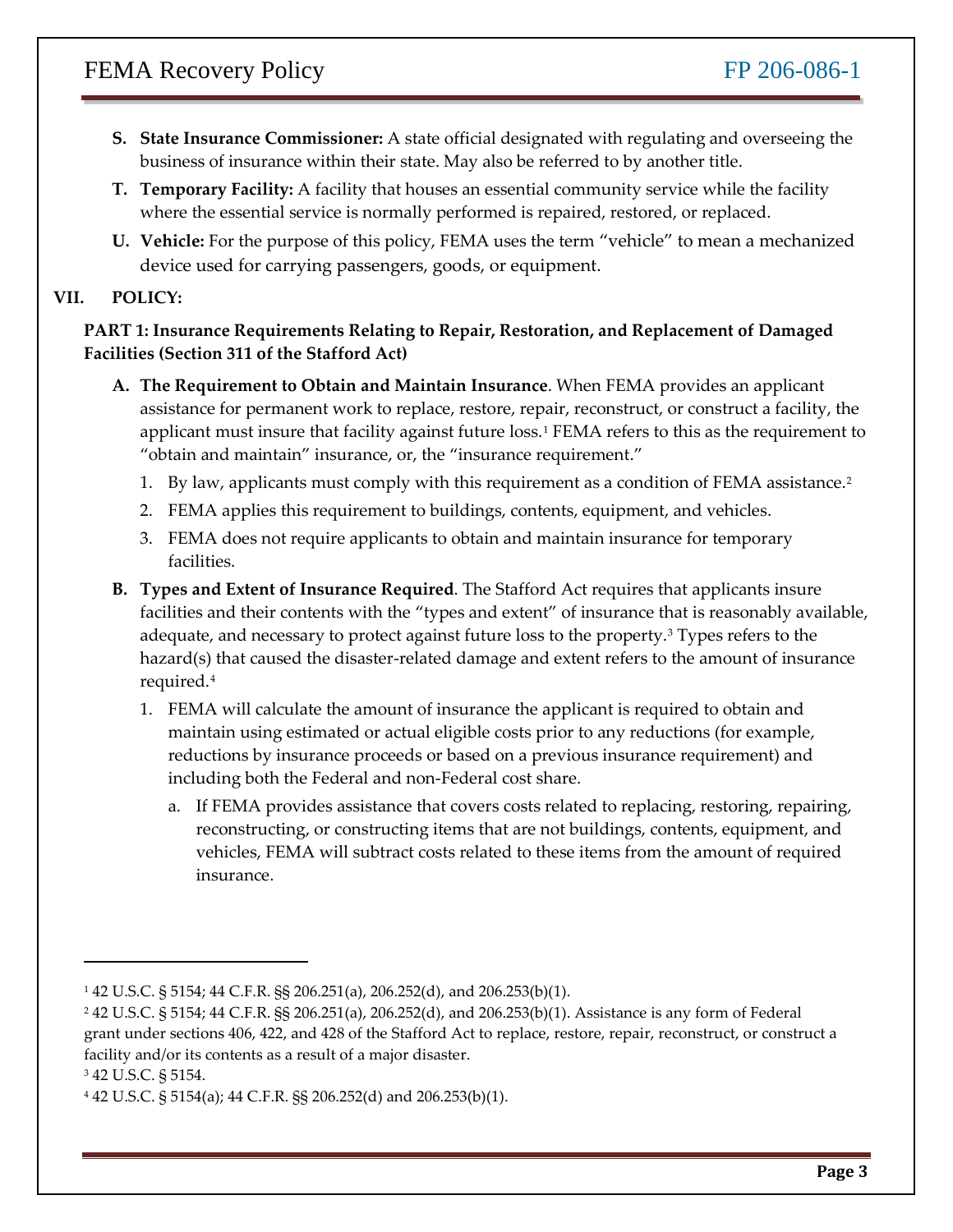- costs (prior to reductions) provided to replace, restore, repair, reconstruct, or construct b. FEMA does not require applicants to obtain and maintain insurance when the eligible an insurable facility are less than \$5,000[.5](#page-3-0)
- 2. Applicants must insure against future losses from the hazard(s) that caused the damage to the property.<sup>[6](#page-3-1)</sup>
	- each hazard in an amount based on the damage caused by each hazard. a. When multiple hazards cause damage to a property, the applicant must insure against
	- means the applicant must purchase additional or broader coverage. For example, if b. FEMA requires insurance against the hazard(s) that caused the damage, even if that wind caused the damage to the property, the FEMA-required wind coverage may in some circumstances be available only if the applicant obtains an all-risk policy.
	- c. If an applicant relocates a facility outside of a Special Flood Hazard Area (SFHA), FEMA may not require the applicant to obtain and maintain flood insurance (depending on the risk), but will require an all-hazards or other appropriate policy to protect against future loss.<sup>[7](#page-3-2)</sup>
- 3. Prior to project approval, FEMA will notify applicants of their initial insurance requirement(s) and identify the types and extent of insurance the applicant is required to obtain and maintain.
- 4. The type and extent of insurance required may be modified based on the provisions of Sections D or E of this Part.
- **C. Complying with the Insurance Requirement**. Applicants may comply with the insurance requirement for both flood and non-flood hazards with coverage available through commercial property insurance, which may include blanket policies; standard flood insurance policies; insurance pools; or a combination of these sources. In some cases, and with FEMA approval, applicants may comply with the insurance requirement using a self-insurance plan.
	- through a deductible or self-insured retention, because generally no insurer will accept 100 percent risk transfer. FEMA does not prescribe a reasonable amount of retained risk. 1. Retained Risk: Applicants will usually retain some reasonable amount of risk, for example
	- recipient, and include a self-insurance plan for FEMA's approval at the time the applicant accepts assistance or subsequently as described in this policy (see Section VII, Part  $1(F)$ ).<sup>8</sup> 2. Self-Insurance: An applicant may request using a self-insurance plan to comply with the insurance requirement. The request must be made in writing to FEMA through the

<span id="page-3-3"></span>8 42 U.S.C. § 5154(c).

 $\overline{a}$ 

<span id="page-3-0"></span> 5 44 C.F.R. §§ 206.252(d) and 206.253(d)

<span id="page-3-1"></span><sup>6 42</sup> U.S.C. § 5154(a); 44 C.F.R. §§ 206.252(d) and 206.253(b)(1).

<span id="page-3-2"></span><sup>&</sup>lt;sup>7</sup> FEMA will reduce assistance for the facility in the SFHA pursuant to Section  $406(d)(1)$  of the Stafford Act, as appropriate. See Section VII, Part 2(B) of this policy.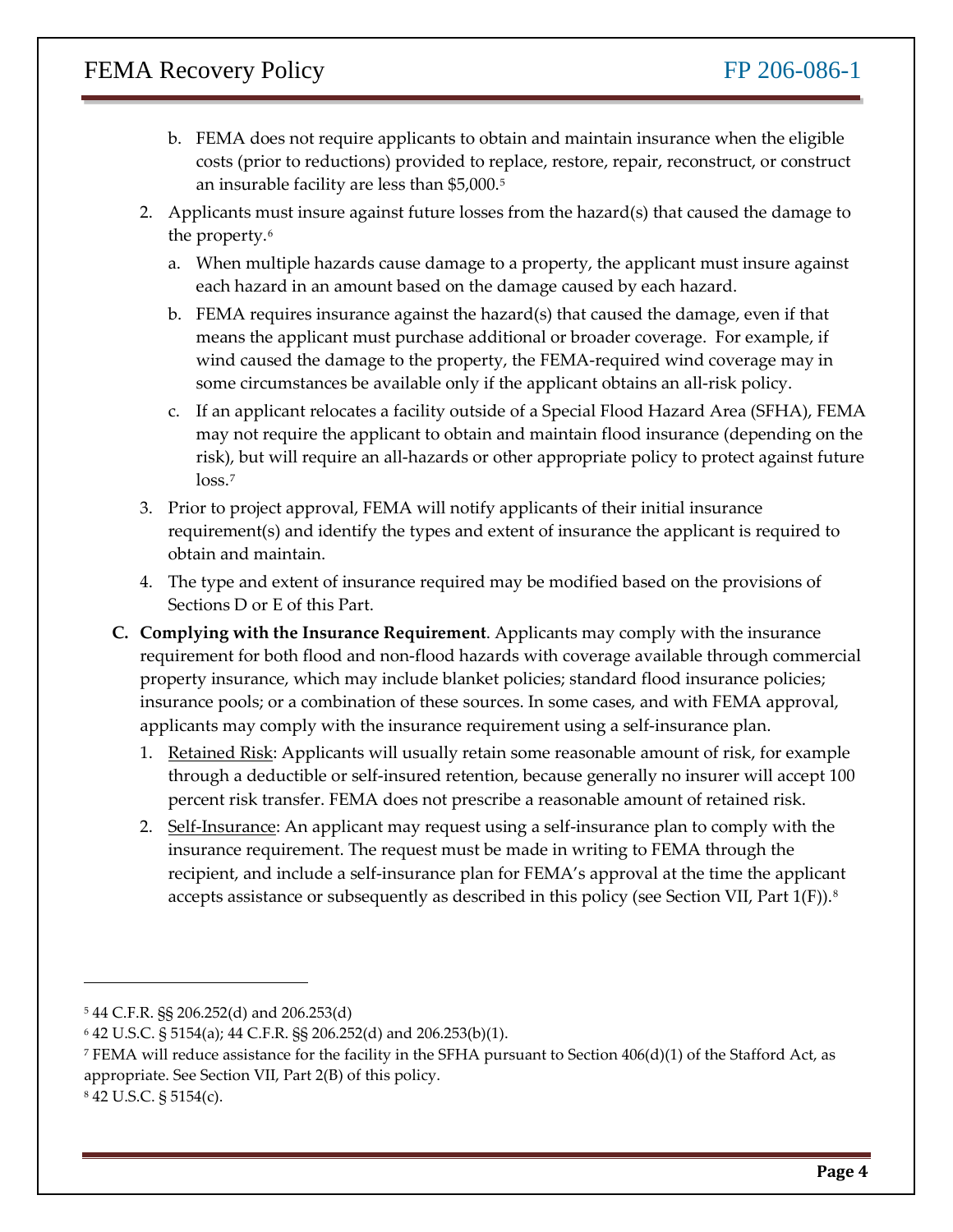- a. The applicant's self-insurance plan must be deemed acceptable by FEMA in order to comply with the insurance requirement. The applicant's self-insurance plan should specify:
	- i. The authority for developing, implementing, and enforcing the plan;
	- ii. The financial arrangement used to fund the plan and pay for losses, which includes a system for fixed contributions and a formalized plan to pay losses as they occur;
	- iii. How funds will be distributed;
	- iv. The hazards/perils covered;
	- v. Commercial property insurance and/ or reinsurance, including blanket policies; standard flood insurance policies; insurance pools; or a combination of these sources that provide additional coverage; and
	- vi. An inventory of property covered by the plan, which includes the location of individual properties and an estimate of the current replacement costs of the properties.
- b. For properties located in an SFHA:
	- i. For the purposes of complying with the requirements of Section 311 of the Stafford Act and this policy, FEMA will only consider approving a self-insurance plan for any property located in an SFHA once the applicant has otherwise met the flood insurance purchase requirements of the National Flood Insurance Act.
	- ii. Only the Federal Insurance Administrator has the authority to approve selfinsurance plans to meet the statutory requirement to purchase flood insurance up to the maximum limit of coverage provided by the NFIP for State-owned structures and their contents in an SFHA.
	- self-insurance exempts it from the flood insurance purchase requirement of the National Flood Insurance Act do not constitute approval of a self-insurance plan: iii. Determinations from the Federal Insurance Administrator that a State's plan of
		- 1) For any other hazard; or
		- 2) That meets the requirements of Section 311 of the Stafford Act and this policy.
- 3. As part of its grant approval procedures, FEMA will determine whether an applicant's insurance coverage complies with the requirement.
- **D. Modifying the Insurance Requirement.** An applicant may request that FEMA modify the requirement provides adequate protection against future loss to the property; or the required insurance requirement if the applicant attempts to comply with the requirement and believes that: the required insurance is not reasonably available; an alternative to the insurance insurance is not necessary to protect against future losses to the property.
	- 1. The applicant should submit its written request to modify the insurance requirement to FEMA through the recipient. The request should include supporting documentation.
	- evidence, such as: 2. In its supporting documentation, the applicant should identify and provide relevant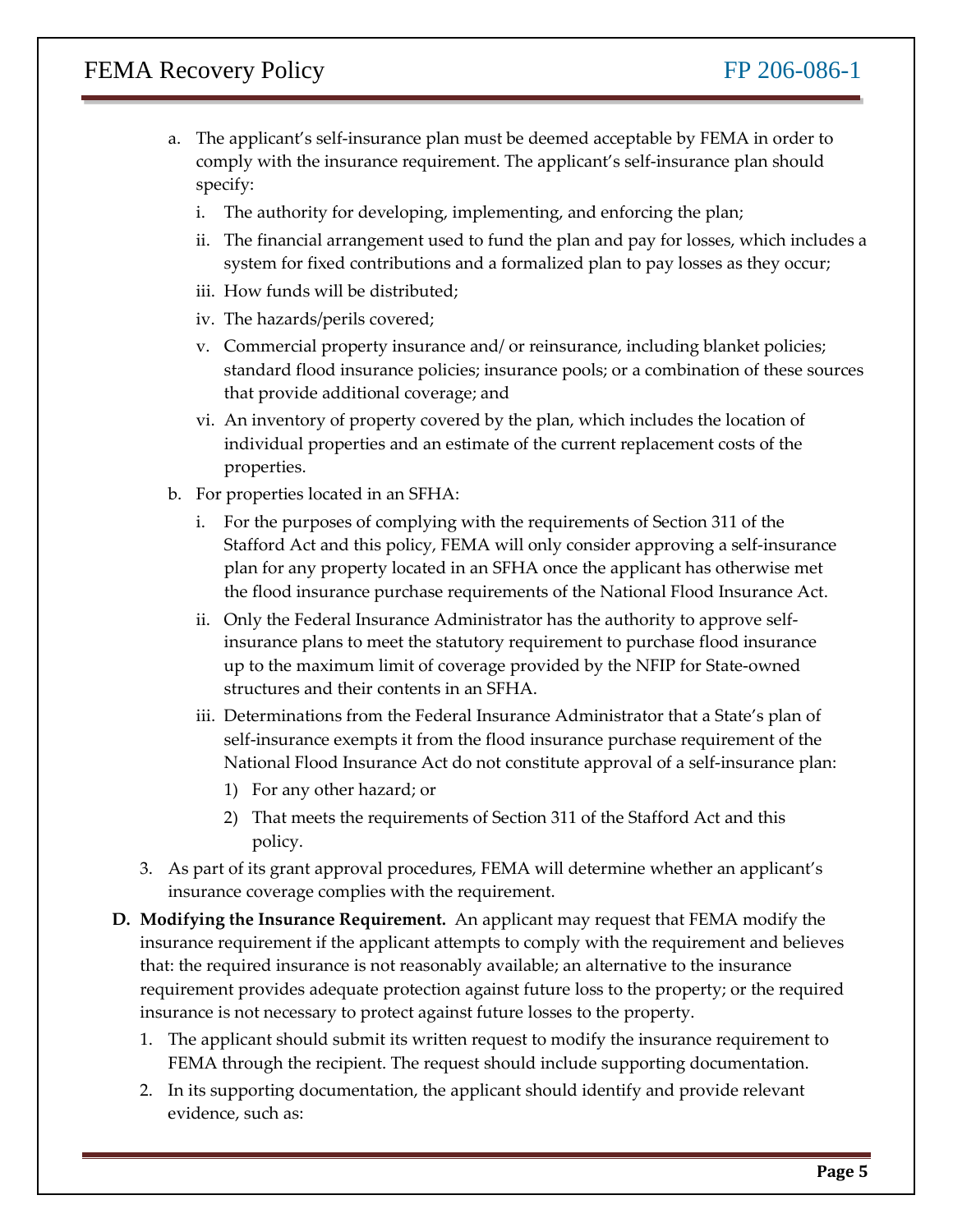- a. Whether insurance coverage for the hazard or category of property exists, the conditions under which insurers offer coverage, or whether like-situated parties have substantially similar coverage;
- b. Whether the applicant can obtain the amount of insurance coverage, and if not, why (for example, if the amount of insurance FEMA requires exceeds the value of the property);
- c. The likelihood of repetitive damage;
- d. Whether hazard mitigation measures reduce future risk to the property<sup>9</sup>;
- e. Information describing the alternative to insurance and an explanation as to why it provides adequate protection against future loss;
- f. The affordability of the types and extent of insurance, including the amount of retained risk required as part of available insurance policies, and the cost of insurance in relation to the applicant's operating budget; and
- g. The possibility of renewing an existing insurance policy.
- 3. In its request, the applicant should also specify the types and extent of insurance it suggests are reasonably available, adequate, and necessary to protect against future loss, based on the supporting documentation provided.
- recipient to determine whether it is appropriate to modify the insurance requirement. 4. FEMA will consider the request provided by the applicant and work with the applicant and
- **E. State Insurance Commissioner Certifications**. FEMA will not require greater types and amounts of insurance than are certified as reasonably available, adequate, or necessary by the protect against future loss to an insurable facility.[11](#page-5-2) appropriate State insurance commissioner.[10](#page-5-1) The State insurance commissioner cannot waive Federal insurance requirements, but may certify the types and extent of insurance reasonable to
	- 1. In a certification, a State insurance commissioner should identify the facility or facilities that the certification applies to and certify the types and extent of insurance reasonable to protect against future loss to the property or properties.
	- adequacy, and necessity of insurance such as: 2. The certification should include supporting information regarding the availability,
		- a. Insurance market conditions, including market competition and the relative size of voluntary and residual markets within the State and declared area;
		- operating budget; and b. Reasonable risk management practices based on the applicant's function, size, and

 $\overline{a}$ 

<span id="page-5-0"></span><sup>9 44</sup> C.F.R. § 206.253(d).

<span id="page-5-1"></span><sup>10</sup> When the applicant is a Indian Tribal government, the State insurance commissioner should consult with the Indian Tribal government representative designated to regulate and oversee insurance within their jurisdiction, if such a position exists.

<span id="page-5-2"></span> 11 42 U.S.C. § 5154(a)(2); 44 C.F.R. §§ 206.252(d) and 206.253(c).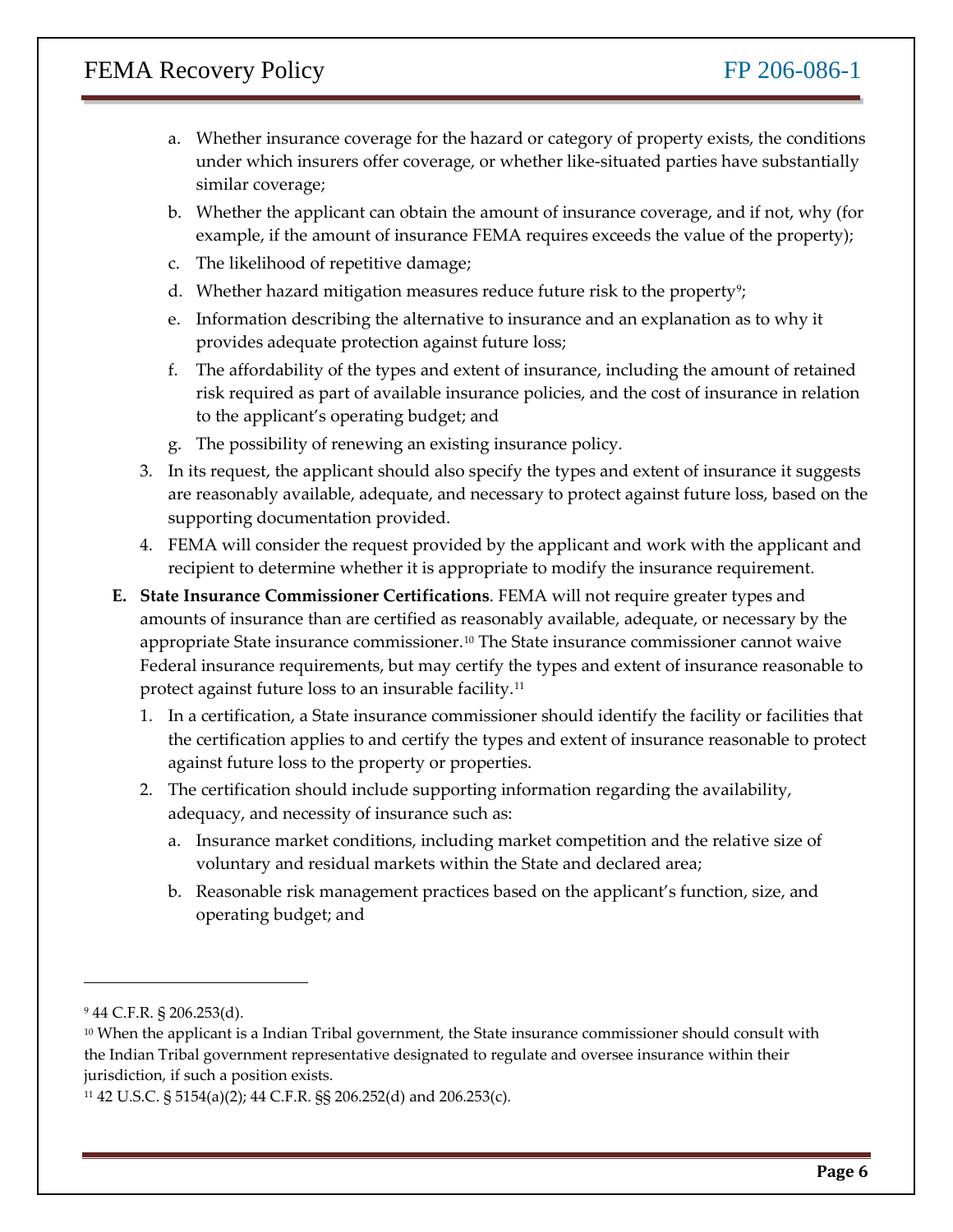- c. Additional information related to the hazard(s) and class(es) of property for which the applicant must obtain insurance, the extent of policy limits for each insured property, and related premium costs.
- and related premium costs.<br>3. FEMA will not accept a State insurance commissioner certification that purports to certify is not reasonably available for properties insurable under the NFIP. that flood insurance—up to the maximum amount of coverage available through an SFIP—
- adequate, or necessary by the State insurance commissioner to modify the applicant's 4. FEMA will use the type and amount of insurance certified as reasonably available, insurance requirement.
- 5. A State insurance commissioner certification regarding an applicant's property only applies to the current declared event. FEMA does not consider prior certifications when establishing insurance requirements in a subsequent disaster.
- **F. Timeframes for Obtaining Insurance.** FEMA will only approve assistance under the condition that an applicant obtains and maintains the required insurance.<sup>[12](#page-6-0)</sup>
	- 1. The applicant must document its commitment to comply with the insurance requirement with proof of insurance.
	- 2. If an applicant cannot insure a facility prior to grant approval (for example, if a building is being reconstructed), the applicant may provide a letter of commitment stating that they agree to the insurance requirement and will obtain the types and extent of insurance required, followed at a later date by proof of insurance once it is obtained. In these cases, the applicant should insure the property:
		- per terms of construction contract or at beneficial use of the property); or a. When the applicant resumes use of or legal responsibility for the property (for example,
		- b. When the scope of work is complete.
	- applicant has complied with the insurance requirement.<sup>13</sup> 3. FEMA and the recipient will verify proof of insurance prior to grant closeout to ensure the
	- 4. An applicant should notify FEMA—in writing through the recipient—of changes to their insurance which impact their ability to satisfy the insurance requirement after it provides fails to do this, FEMA may de-obligate assistance and not provide assistance in a future proof of insurance to FEMA. This includes changes related to self-insurance. If an applicant disaster.[14](#page-6-2)
- **G. Consequences of Non-Compliance (Failure to Obtain and Maintain Insurance)**. If an applicant does not comply with the insurance requirement in accordance with this policy and

l

<span id="page-6-0"></span> 12 42 U.S.C. § 5154(a)(1); 44 C.F.R. §§ 206.252(d) and 206.253(b)(1).

<span id="page-6-1"></span> 13 2 C.F.R. § 200.343.

<span id="page-6-2"></span> 14 42 U.S.C. §§ 5154(a)(1) and (b); 2 C.F.R. § 200.338.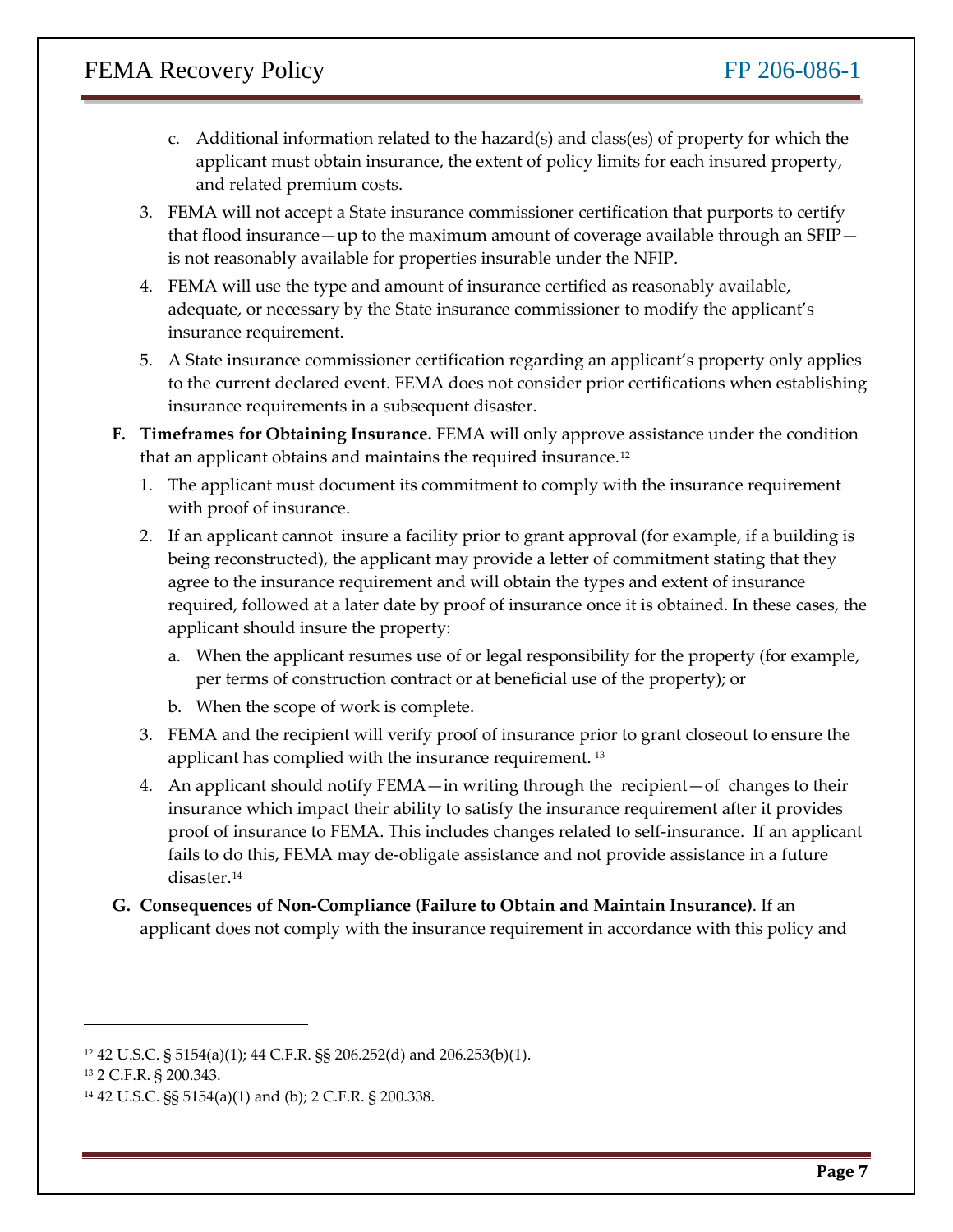applicable legal authorities,[15](#page-7-0) FEMA will deny or de-obligate assistance in the current disaster and deny future assistance for that facility.[16](#page-7-1)

- **H. Subsequent Assistance**. When a facility that received assistance is damaged by the same hazard in a subsequent disaster:
	- the facility is not eligible for assistance in any subsequent disaster (see Section G of this 1. If the applicant failed to maintain the required insurance from the previous disaster, then part).[17](#page-7-2)
	- 2. Upon proof that the applicant maintained its required insurance, FEMA will reduce assistance in the subsequent disaster by the amount of insurance required in the previous disaster regardless of:
		- a. The amount of any deductible or self-insured retention the applicant assumed (i.e., "retained risk");
		- combination thereof); [18](#page-7-3) or b. The method of coverage the applicant chose in order to comply with the requirement (for example, commercial property insurance, which may include blanket policies; standard flood insurance policies; insurance pools; an approved self-insurance plan; or a
		- c. Whether the policy provides coverage for ineligible losses also incurred as a result of the disaster (for example, business interruption).
	- Part, assistance will be reduced by the modified insurance requirement. 3. If FEMA modified the applicant's insurance requirement pursuant to Sections D or E of this
	- insurance required in the previous disaster, FEMA will reduce assistance by that amount in 4. If the applicant's anticipated or actual insurance proceeds are higher than the amount of accordance with Section VII, Part 2(A) of this policy.

#### **PART 2: Other Insurance-Related Provisions. (Sections 312 and 406(d) of the Stafford Act)**

- duplicate benefits available to an applicant from another source, including insurance.<sup>[19](#page-7-4)</sup> **A. Duplication of Benefits**. FEMA cannot provide assistance for disaster-related losses that
	- 1. Before FEMA approves assistance for a property, an applicant must provide FEMA with information about any actual or anticipated insurance settlement or recovery it is entitled to for that property.[20](#page-7-5)
	- 2. FEMA will reduce assistance to an applicant by the amount of its actual or anticipated insurance proceeds.[21](#page-7-3)

 $\overline{a}$ 

<span id="page-7-0"></span><sup>15</sup> *See* Section V, Authorities.

<span id="page-7-1"></span> 16 42 U.S.C. §§ 5154(a) and (b); 44 C.F.R. §§ 206.250(a), 206.252(d), and 206.253(e) and (f).

<span id="page-7-3"></span><span id="page-7-2"></span><sup>17 42</sup> U.S.C. § 5154(b).

 18 42 U.S.C. §§ 5154(b) and (c); 44 C.F.R. §§ 206.250(a) and 206.253(b)(2).

<span id="page-7-4"></span><sup>19 42</sup> U.S.C. § 5155.

<span id="page-7-5"></span> 20 44 C.F.R. §§ 206.252(c) and 206.253(a).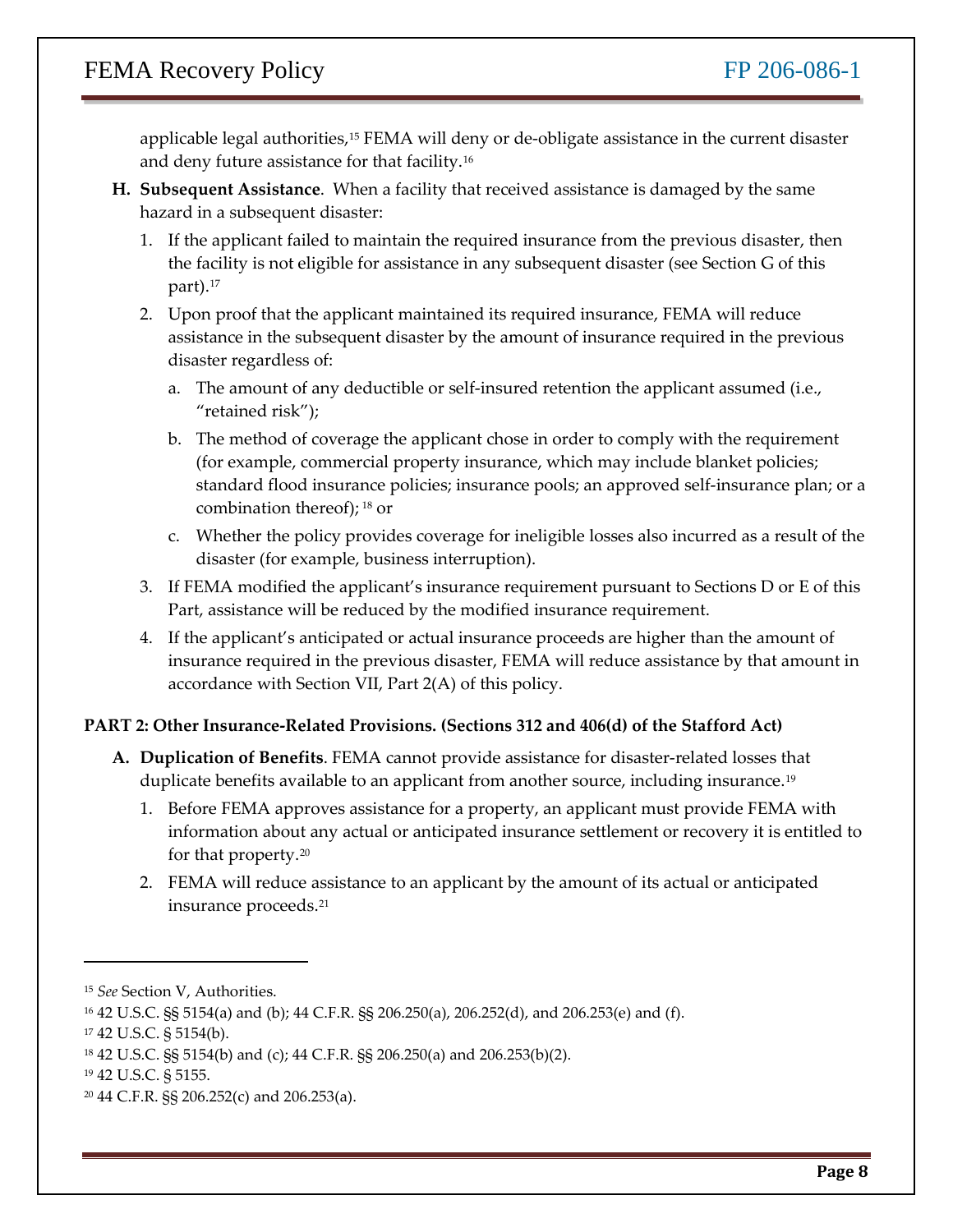- actual amount of insurance proceeds is determined. a. FEMA will reduce assistance by actual proceeds unless the amount is unavailable, in which case the anticipated proceeds will be used to estimate the reduction until the
- actual amount of insurance proceeds is determined.<br>b. FEMA will not reduce assistance for any retained risk, such as a deductible, where there is no previous insurance purchase requirement. However, as explained in Section VII, Part  $1(H)(2)$ , if the facility is damaged in a subsequent disaster, FEMA will reduce assistance in the subsequent disaster by the amount of the previous requirement, regardless of the amount of retained risk.
- 3. Applicants must take reasonable efforts to recover insurance proceeds that they are entitled to receive from their insurer(s).
	- insurer because the insurer is found to be legally insolvent due to the disaster event, FEMA will not reduce assistance by the amount of insurance proceeds the applicant was entitled to receive from the insurer.<sup>22</sup> a. *Insolvent Insurer*: If an applicant is unable to recover insurance proceeds owed by an
	- b. *Legal Fees*: If an applicant incurs legal fees in an effort to recover insurance proceeds from an insurer, FEMA will subtract the cost of reasonable legal fees from the insurance proceeds before reducing assistance.
- 4. When an applicant receives proceeds for losses that are ineligible for FEMA assistance (for proceeds before reducing assistance. FEMA will apportion insurance proceeds as follows: example, business interruption), FEMA will calculate a relative apportionment of insurance
	- a. Based on the proceeds per type of loss as specified by the applicant's policy or settlement documentation;
	- b. Based on policy limits for categories of loss as specified in the applicant's policy; or
	- c. Based on the ratio of total eligible losses compared to total ineligible losses.
- 5. If an applicant has an insurance requirement from a previous event:
	- a. FEMA will reduce assistance by the actual or anticipated insurance proceeds or the amount of insurance required in the previous disaster, whichever is greater.
	- insurance proceeds are higher than the amount of insurance required in the previous b. FEMA will only consider insolvent insurers, legal fees, or apportionment of proceeds as described in Section VII, Part 2(A)(3) and (4) when the applicant's anticipated or actual disaster.
	- c. If an applicant failed to obtain or maintain insurance for a facility as required in the previous disaster, that facility is not eligible for disaster assistance, as discussed in Section VII, Part  $1(G)$  and  $(H)(1)$ .

l

 21 44 C.F.R. §§ 206.250(c), 206.252(c), and 206.253(a).

<span id="page-8-0"></span><sup>22</sup> If the insurer is found to be legally insolvent for any other reason, FEMA will make a determination regarding reductions on a case-by-case basis.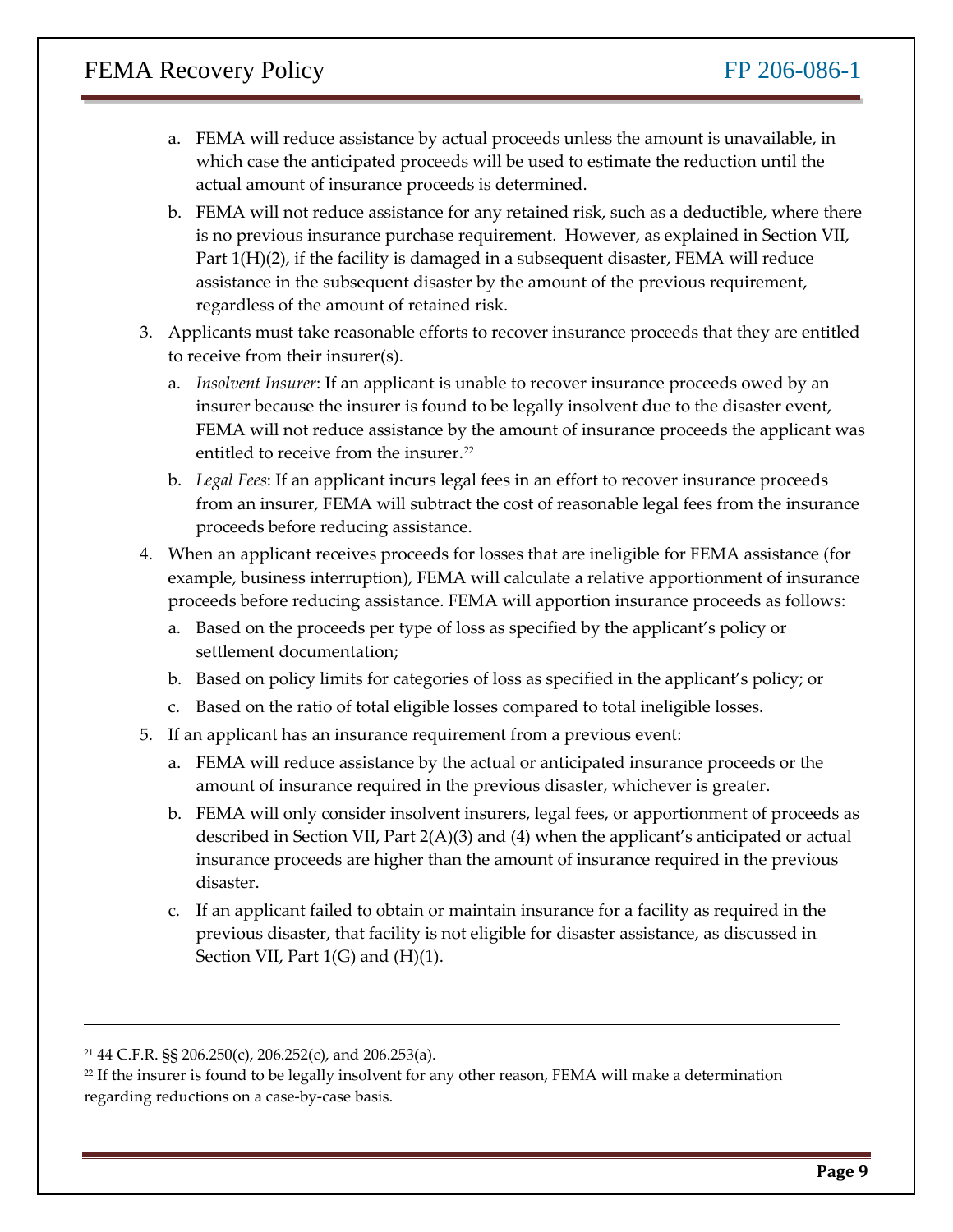- **B. Properties Located within Special Flood Hazard Areas.** For properties located in a Special Flood Hazard Area (SFHA), applicable law may require FEMA to reduce assistance.
	- 1. The reduction of assistance applies to NFIP-insurable properties that meet each of the following criteria:
		- a. Located in an SFHA where FEMA has identified the area as an SFHA for more than one year;
		- b. Damaged by flooding; and
		- c. Uninsured for flood loss.<sup>[23](#page-9-0)</sup>
	- 2. FEMA will reduce assistance by the lesser of:
		- a. The value of the property at the time of the disaster; or
		- b. The maximum amount of insurance proceeds that an SFIP would provide for a building and its contents.[24](#page-9-1)
	- 3. Exception: For private nonprofit applicants in communities that do not participate in the NFIP, FEMA will not reduce assistance as described in Section VII, Part 2(B). However, in order for FEMA to approve assistance for the private nonprofit applicant, the community must agree to participate in the NFIP within six months of the declaration, or the private nonprofit must obtain and maintain flood insurance from another source.[25](#page-9-2)
	- 4. For property located in an SFHA that is covered by flood insurance:
		- a. FEMA will reduce assistance by the amount of actual or anticipated insurance proceeds.[26](#page-9-3)
		- proceeds is less than what would be provided through an SFIP, then FEMA will reduce b. If the property is not insured through an SFIP and the amount of actual or anticipated assistance by the maximum amount of insurance proceeds that an SFIP would provide.
	- 5. If an applicant believes that a property is not located in the identified SFHA, as indicated by the current Flood Insurance Rate Map (FIRM), the applicant may request a Letter of Map Amendment (LOMA) or Letter of Map Revision (LOMR) to FEMA within six months of the disaster declaration.
		- a. It is the sole responsibility of an applicant to request a LOMA or LOMR if it believes that its property is not located in the identified SFHA as indicated on the current FIRM.<sup>27</sup>
		- b. FEMA will not reimburse costs incurred in pursuit of a LOMA or LOMR.<sup>28</sup>
		- c. FEMA will reduce assistance as described above (Section VII, Part 2(B)) until and unless the applicant obtains a LOMA or LOMR.

-

<span id="page-9-0"></span><sup>23 42</sup> U.S.C. § 5172(d)(1).

<span id="page-9-1"></span> 24 42 U.S.C. § 5172(d)(2); 44 C.F.R. §§ 206.250(d) and 206.252(b).

<span id="page-9-2"></span><sup>25 42</sup> U.S.C. § 5172(d)(3); 44 C.F.R. § 206.252(b).

<span id="page-9-3"></span><sup>26 42</sup> U.S.C. § 5155.

<span id="page-9-4"></span><sup>27 44</sup> C.F.R. §§ 65.4, 70.3, and 70.5.

<span id="page-9-5"></span><sup>28 44</sup> C.F.R. § 206.223.